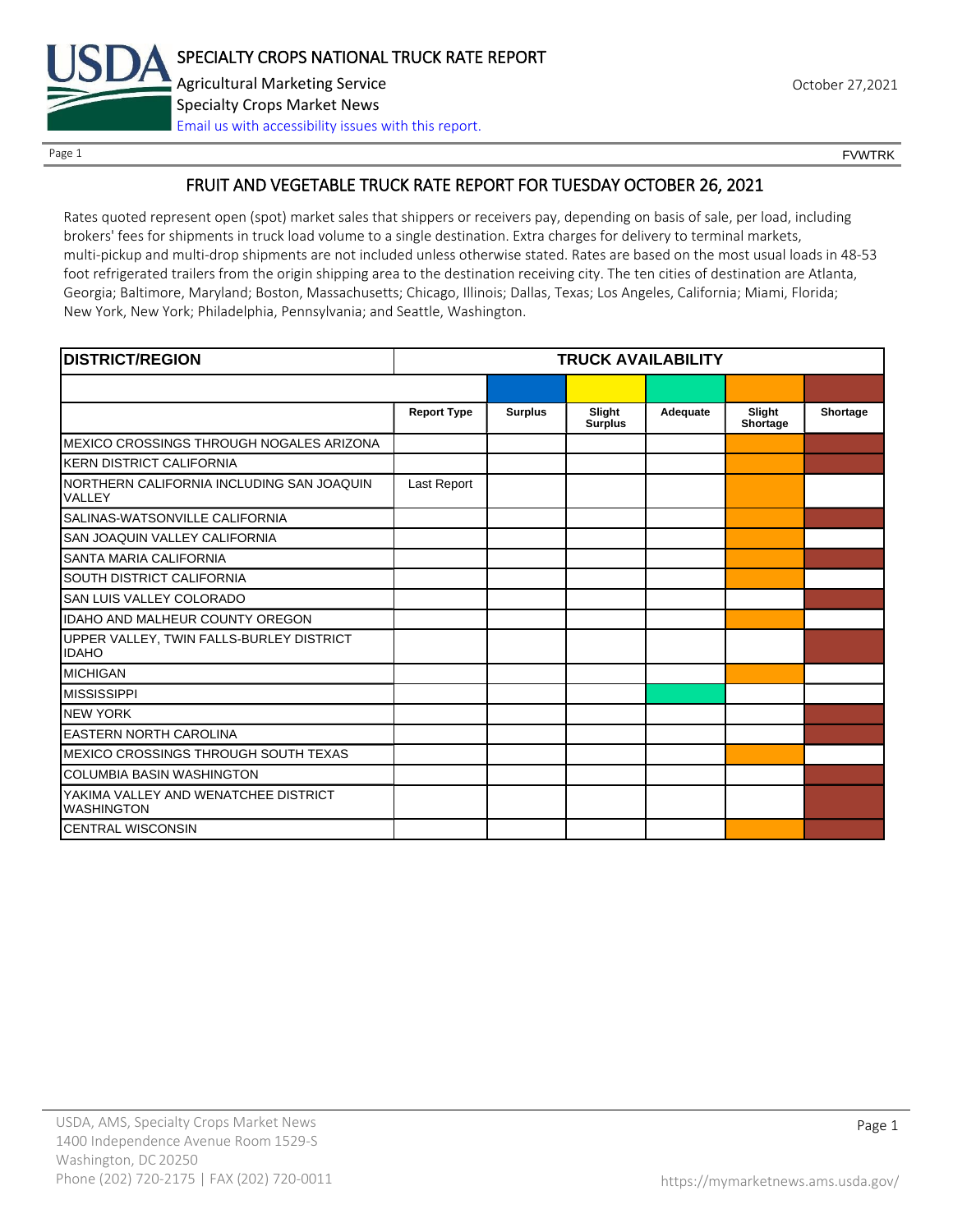

Page 2 FOUNTRK CONTROL CONTROL CONTROL CONTROL CONTROL CONTROL CONTROL CONTROL CONTROL CONTROL CONTROL CONTROL CONTROL CONTROL CONTROL CONTROL CONTROL CONTROL CONTROL CONTROL CONTROL CONTROL CONTROL CONTROL CONTROL CONTROL

## PRICES FOR TUESDAY OCTOBER 26, 2021

In areas where rates are based on package rates, per-load rates were derived by multiplying the package rate by the number of packages in the most usual load in a 48-53 foot trailer.

## PERCENTAGE OF CHANGE FROM TUESDAY OCTOBER 19, 2021 SHOWN IN ()

MEXICO CROSSINGS THROUGH NOGALES ARIZONA

### --CUCUMBERS, HONEYDEWS, SQUASH AND WATERMELONS

|              |                 | RANGE      | <b>MOSTLY</b> |        |
|--------------|-----------------|------------|---------------|--------|
| Atlanta      | Shortage        | 6700-7500  | 6900-7100     | $(+3)$ |
| Baltimore    | Shortage        | 7600-8200  | 7800-8000     | $(+3)$ |
| Boston       | Shortage        | 9000-10000 | 9000-9200     | $(+7)$ |
| Chicago      | Shortage        | 4600-5800  | 4800-5000     | (+4)   |
| Dallas       | Shortage        | 3800-4200  |               | (+5)   |
| Los Angeles  | Slight Shortage | 1200-1600  |               | $(+4)$ |
| Miami        | Shortage        | 7500-7800  |               | $(+3)$ |
| New York     | Shortage        | 8000-8900  | 8300-8600     | (+4)   |
| Philadelphia | Shortage        | 7800-8400  | 8000-8200     | (+3)   |

KERN DISTRICT CALIFORNIA

#### --CARROTS AND GRAPES

|              |                 | RANGE       | <b>MOSTLY</b> |        |
|--------------|-----------------|-------------|---------------|--------|
| Atlanta      | Slight Shortage | 8800-10600  | 9600-10400    | $(+1)$ |
| Baltimore    | Shortage        | 9900-12600  | 11500-12600   | $(+1)$ |
| Boston       | Shortage        | 10800-12700 | 11600-12300   | (0)    |
| Dallas       | Slight Shortage | 5700-7300   | 6400-7000     | (+2)   |
| New York     | Shortage        | 10600-12500 | 11600-12300   | $(+1)$ |
| Philadelphia | Shortage        | 10000-13500 | 10500-12800   | $(+1)$ |

## NORTHERN CALIFORNIA INCLUDING SAN JOAQUIN VALLEY

#### LAST REPORT --PEARS

|                                |                 | RANGE       | MOSTLY      |     |  |
|--------------------------------|-----------------|-------------|-------------|-----|--|
| Boston                         | Slight Shortage | 10000-12000 | 11500-11500 | (0) |  |
| Los Angeles                    | Slight Shortage | 1800-2450   |             | (0) |  |
| Philadelphia                   | Slight Shortage | 11000-11000 |             | (0) |  |
| SALINAS-WATSONVILLE CALIFORNIA |                 |             |             |     |  |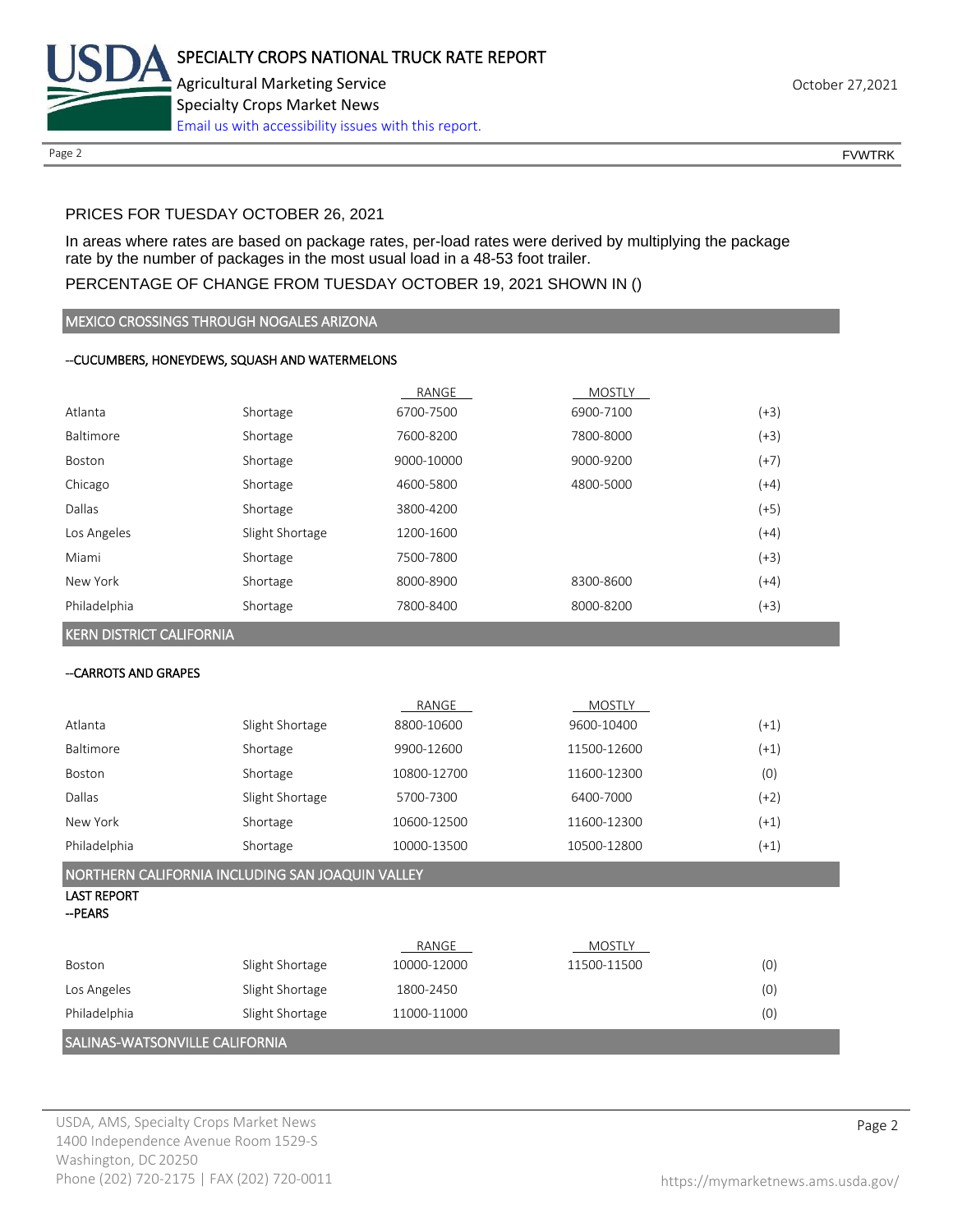

## --BROCCOLI, CAULIFLOWER, CELERY, LETTUCE, BOSTON, LETTUCE, GREEN LEAF, LETTUCE, ICEBERG, LETTUCE, RED LEAF AND LETTUCE, ROMAINE RANGE MOSTLY Atlanta Slight Shortage 7500-9900 9500-9800 (+1) Baltimore Shortage 10300-11700 10600-11300 (+1) Boston Shortage 10600-12800 11600-12000 (0) Chicago Shortage 7500-9600 8500-9100 (+1) Dallas Slight Shortage 6000-7500 7000-7500 (+1) Miami Slight Shortage 10400-12100 10700-11100 (+1) Philadelphia Shortage 10200-11800 10560-11200 (0) SAN JOAQUIN VALLEY CALIFORNIA --GRAPES AND POMEGRANATES RANGE MOSTLY Atlanta Slight Shortage 8500-9500 8600-8900 (0) Baltimore 3light Shortage 9900-10800 10100-10400 10100-10400 (0) Chicago Slight Shortage 7900-8900 8000-8500 (0) Dallas Slight Shortage 7200-8000 7300-7500 (+1) SANTA MARIA CALIFORNIA --LETTUCE, GREEN LEAF, LETTUCE, ICEBERG, LETTUCE, RED LEAF, LETTUCE, ROMAINE, BROCCOLI, CAULIFLOWER AND CELERY RANGE MOSTLY Atlanta Slight Shortage 8400-10000 8900-9600 (+1) Baltimore Shortage 10400-11600 10700-11100 (+1) Boston Shortage 11300-12900 12000-12600 (+1) Chicago Shortage 7000-8900 7300-8100 (+1) Dallas Slight Shortage 5800-7400 6000-7000 (+2) New York Shortage 10500-12300 11000-12100 (+1) Philadelphia Shortage 10100-11700 10700-11600 (0) SOUTH DISTRICT CALIFORNIA --AVOCADOS, LEMONS AND ORANGES RANGE MOSTLY Atlanta Slight Shortage 8700-9800 8800-9300 () Baltimore Slight Shortage 10000-11300 10100-10700 () Boston Slight Shortage 10800-11900 11200-11700 () Chicago Slight Shortage 8100-9100 8300-8900 () Dallas Slight Shortage 7600-8500 7600-8100 () Miami Slight Shortage 10700-11500 10800-11400 () Page 3 FOUNTRK And the set of the set of the set of the set of the set of the set of the set of the set of the set of the set of the set of the set of the set of the set of the set of the set of the set of the set of the s Agricultural Marketing Service October 27,2021 Specialty Crops Market News [Email us with accessibility issues with this report.](mailto:mars@ams.usda.gov?subject=508%20Inquiry/Report)

USDA, AMS, Specialty Crops Market News **Page 3** 1400 Independence Avenue Room 1529-S Washington, DC 20250 Phone (202) 720-2175 | FAX (202) 720-0011 <https://mymarketnews.ams.usda.gov/>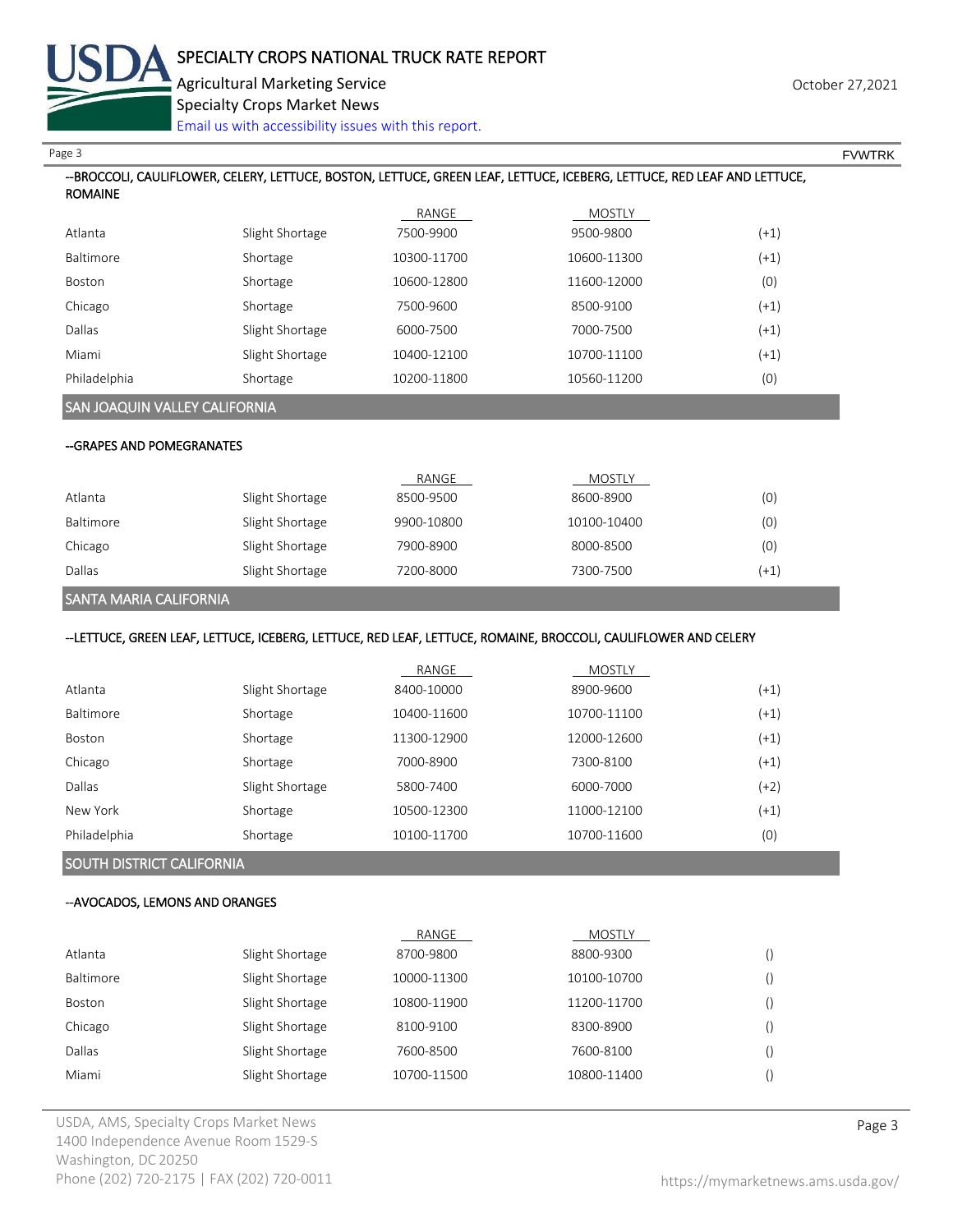

## SPECIALTY CROPS NATIONAL TRUCK RATE REPORT

Agricultural Marketing Service **Agricultural Marketing Service** Agricultural Marketing Service

Specialty Crops Market News

[Email us with accessibility issues with this report.](mailto:mars@ams.usda.gov?subject=508%20Inquiry/Report)

| Page 4                          |                 |             |             | <b>FVWTRK</b> |
|---------------------------------|-----------------|-------------|-------------|---------------|
| New York                        | Slight Shortage | 10500-11500 | 10700-11300 |               |
| Philadelphia                    | Slight Shortage | 10100-11300 | 10300-10900 |               |
| Seattle                         | Slight Shortage | 5700-6500   | 5800-6300   |               |
| <b>SAN LUIS VALLEY COLORADO</b> |                 |             |             |               |

#### --POTATOES

|                                        |          | RANGE     | <b>MOSTLY</b> |     |
|----------------------------------------|----------|-----------|---------------|-----|
| Atlanta                                | Shortage | 3600-3825 |               | (0) |
| Baltimore                              | Shortage | 5625-6075 |               | (0) |
| Boston                                 | Shortage | 5850-5975 |               | (0) |
| Chicago                                | Shortage | 2925-3150 |               | (0) |
| Dallas                                 | Shortage | 2250-2475 |               | (0) |
| New York                               | Shortage | 5850-6300 |               | (0) |
| Philadelphia                           | Shortage | 5850-6300 |               | (0) |
| <b>IDAHO AND MALHEUR COUNTY OREGON</b> |          |           |               |     |

#### --ONIONS, DRY

|                  |                 | RANGE      | <b>MOSTLY</b> |     |
|------------------|-----------------|------------|---------------|-----|
| Atlanta          | Slight Shortage | 6800-7650  |               | (0) |
| <b>Baltimore</b> | Slight Shortage | 7863-8500  |               | (0) |
| Boston           | Slight Shortage | 8925-9775  |               | (0) |
| Chicago          | Slight Shortage | 5100-5525  |               | (0) |
| Dallas           | Slight Shortage | 5100-5950  |               | (0) |
| Los Angeles      | Slight Shortage | 2125-2550  |               | (0) |
| Miami            | Slight Shortage | 8500-10200 |               | (0) |
| New York         | Slight Shortage | 8713-9350  |               | (0) |
| Philadelphia     | Slight Shortage | 7863-8925  |               | (0) |
|                  |                 |            |               |     |

#### UPPER VALLEY, TWIN FALLS-BURLEY DISTRICT IDAHO

#### --POTATOES

|             |          | RANGE     | <b>MOSTLY</b> |     |
|-------------|----------|-----------|---------------|-----|
| Atlanta     | Shortage | 6500-7600 |               | (0) |
| Baltimore   | Shortage | 8000-9000 |               | (0) |
| Boston      | Shortage | 8500-9000 |               | (0) |
| Chicago     | Shortage | 4500-5500 | 5000          | (0) |
| Dallas      | Shortage | 4500-5200 |               | (0) |
| Los Angeles | Shortage | 2500-3500 | 2500          | (0) |
| Miami       | Shortage | 8500-9000 |               | (0) |
| New York    | Shortage | 8000-9000 |               | (0) |

USDA, AMS, Specialty Crops Market News **Page 4** 1400 Independence Avenue Room 1529-S Washington, DC 20250 Phone (202) 720-2175 | FAX (202) 720-0011 <https://mymarketnews.ams.usda.gov/>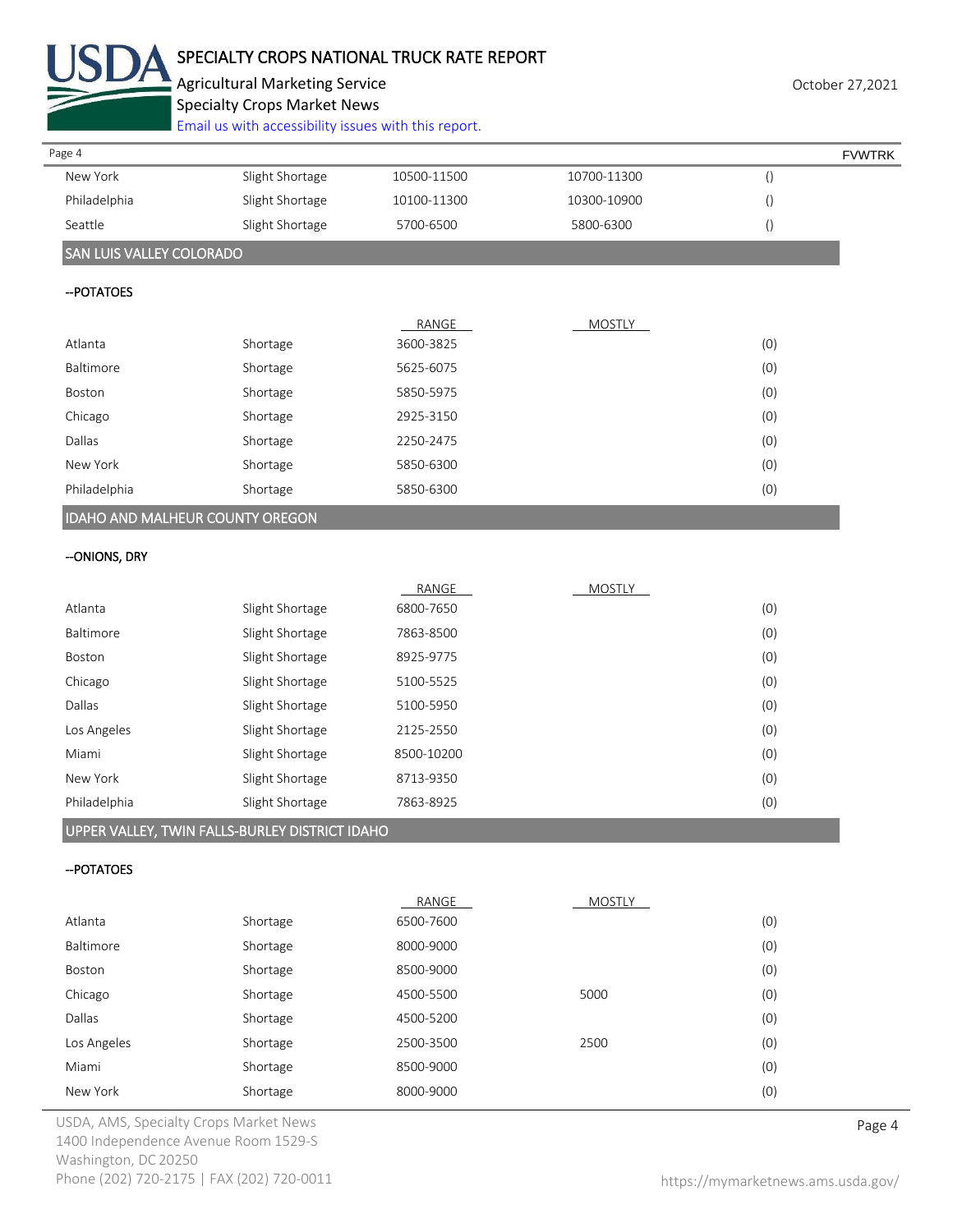

## SPECIALTY CROPS NATIONAL TRUCK RATE REPORT

Agricultural Marketing Service **Agricultural Marketing Service** Agricultural Marketing Service Specialty Crops Market News

[Email us with accessibility issues with this report.](mailto:mars@ams.usda.gov?subject=508%20Inquiry/Report)

| Page 5                 | Email us with accessibility issues with this report. |                    |               |     | <b>FVWTRK</b> |
|------------------------|------------------------------------------------------|--------------------|---------------|-----|---------------|
| Philadelphia           | Shortage                                             | 8500-9000          | 8500          | (0) |               |
| <b>MICHIGAN</b>        |                                                      |                    |               |     |               |
|                        |                                                      |                    |               |     |               |
| -- APPLES AND POTATOES |                                                      |                    |               |     |               |
|                        |                                                      | RANGE              | <b>MOSTLY</b> |     |               |
| Atlanta                | Slight Shortage                                      | 3300-3500          |               | (0) |               |
| Baltimore              | Slight Shortage                                      | 3100-3300          |               | (0) |               |
| Chicago                | Slight Shortage                                      | 1100-1200          |               | (0) |               |
| Dallas                 | Slight Shortage                                      | 3300-3400          |               | (0) |               |
| New York               | Slight Shortage                                      | 3700-4000          | 3800-4000     | (0) |               |
| Philadelphia           | Slight Shortage                                      | 3400-3600          |               | (0) |               |
| <b>MISSISSIPPI</b>     |                                                      |                    |               |     |               |
| -- SWEET POTATOES      |                                                      |                    |               |     |               |
|                        |                                                      |                    |               |     |               |
|                        |                                                      | RANGE              | <b>MOSTLY</b> |     |               |
| Atlanta                | Adequate                                             | 1300-1600          |               | (0) |               |
| Chicago                | Adequate                                             | 1800-2600          | 2000-2400     | (0) |               |
| Dallas                 | Adequate                                             | 2200-2800          | 2600-2800     | (0) |               |
| <b>NEW YORK</b>        |                                                      |                    |               |     |               |
| --APPLES               |                                                      |                    |               |     |               |
|                        |                                                      |                    |               |     |               |
| Atlanta                | Shortage                                             | RANGE<br>3500-4000 | <b>MOSTLY</b> | (0) |               |
| Baltimore              | Shortage                                             | 1800-2000          |               | (0) |               |
| Boston                 | Shortage                                             | 2200-3000          | 2500-2800     | (0) |               |
| Miami                  | Shortage                                             | 5000-6000          | 5500-6000     | (0) |               |
| New York               | Shortage                                             | 1800-3500          | 2100-2500     | (0) |               |
| Philadelphia           | Shortage                                             | 1700-2500          | 2000-2000     | (0) |               |
|                        |                                                      |                    |               |     |               |
| EASTERN NORTH CAROLINA |                                                      |                    |               |     |               |
| -- SWEET POTATOES      |                                                      |                    |               |     |               |
|                        |                                                      | RANGE              |               |     |               |
| Atlanta                | Shortage                                             | 2500-2500          | MOSTLY        | (0) |               |
| Baltimore              | Shortage                                             | 2000-2500          |               | (0) |               |
| Boston                 | Shortage                                             | 3000-4000          |               | (0) |               |
| Chicago                | Shortage                                             | 3500-3500          |               | (0) |               |
| Miami                  | Shortage                                             | 3000-3000          |               | (0) |               |
| New York               | Shortage                                             | 2500-3000          |               | (0) |               |
| Philadelphia           | Shortage                                             | 2200-2400          |               | (0) |               |
|                        |                                                      |                    |               |     |               |

USDA, AMS, Specialty Crops Market News **Page 5** 1400 Independence Avenue Room 1529-S Washington, DC 20250 Phone (202) 720-2175 | FAX (202) 720-0011 <https://mymarketnews.ams.usda.gov/>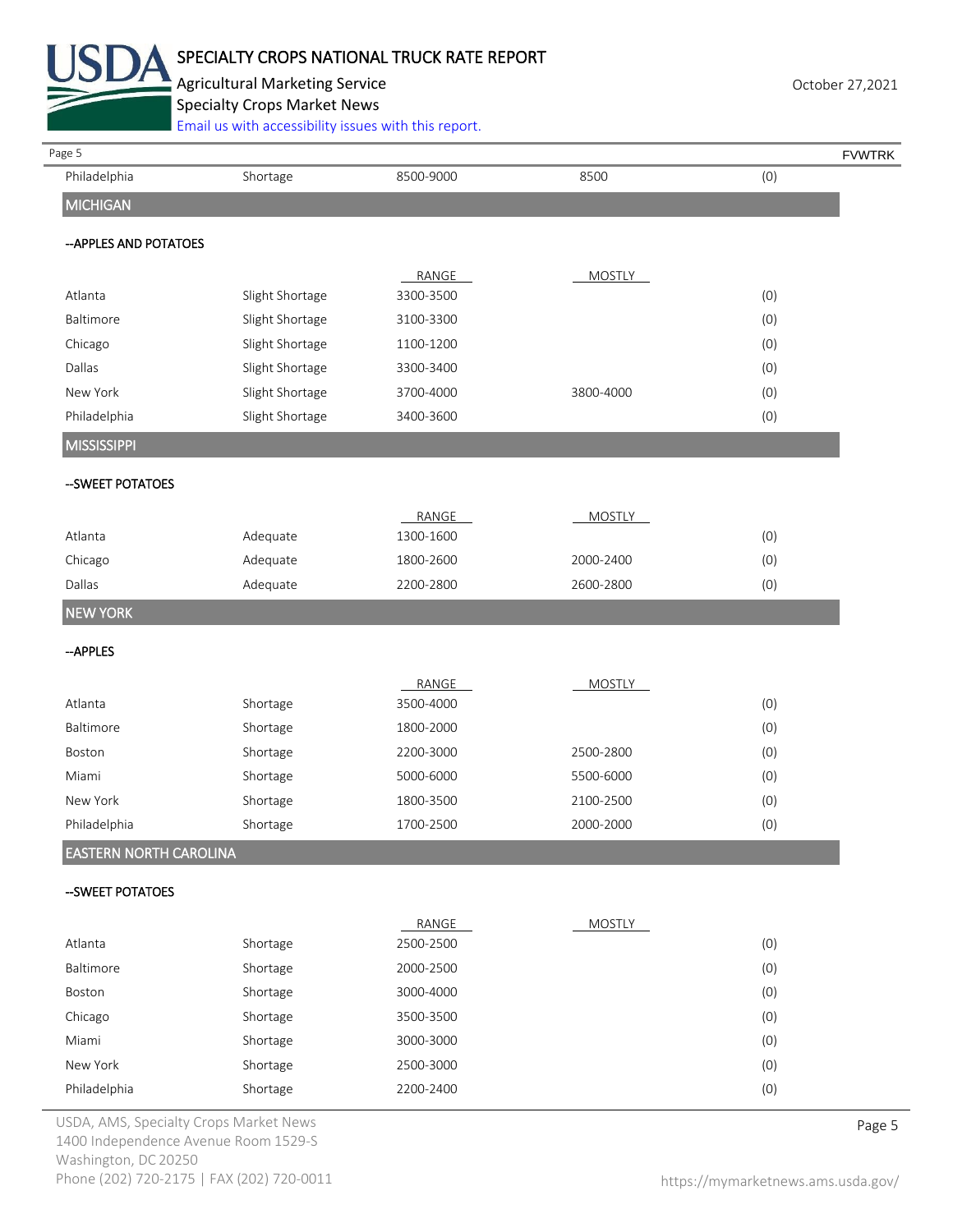

Page 6 FVWTRK

MEXICO CROSSINGS THROUGH SOUTH TEXAS

#### --PEPPERS, ANAHEIM, PEPPERS, BELL TYPE, PEPPERS, HABANERO, PEPPERS, JALAPENO, PEPPERS, POBLANO, PEPPERS, SERRANO, TOMATOES, GRAPE TYPE, TOMATOES, PLUM TYPE, BROCCOLI, CARROTS, CHAYOTE, CILANTRO, CUCUMBERS, LIMES, MANGOES, PAPAYA, PINEAPPLES, TOMATILLOS, TOMATOES AND WATERMELONS

|                  |                 | RANGE     | <b>MOSTLY</b> |         |
|------------------|-----------------|-----------|---------------|---------|
| Atlanta          | Slight Shortage | 3500-4300 | 4100-4200     | (0)     |
| <b>Baltimore</b> | Slight Shortage | 5800-6200 | 6000-6100     | $(+7)$  |
| Boston           | Slight Shortage | 6800-7400 | 7000-7200     | $(+8)$  |
| Chicago          | Slight Shortage | 3800-4400 | 4000-4100     | $(+1)$  |
| Dallas           | Slight Shortage | 1700-2000 | 1800-1900     | $(+19)$ |
| Los Angeles      | Slight Shortage | 3400-3700 | 3500-3600     | $(+9)$  |
| Miami            | Slight Shortage | 4600-5000 | 4800-4900     | $(+2)$  |
| New York         | Slight Shortage | 6600-8000 | 7000-7100     | $(+11)$ |
| Philadelphia     | Slight Shortage | 5200-6600 | 5800-6000     | $(-4)$  |
| Seattle          | Slight Shortage | 5800-6500 | 6100-6300     | $(+2)$  |

# COLUMBIA BASIN WASHINGTON

--ONIONS, DRY AND POTATOES

|             |          | RANGE      | MOSTLY |     |
|-------------|----------|------------|--------|-----|
| Atlanta     | Shortage | 8600-9800  |        | (0) |
| Dallas      | Shortage | 6800-7200  |        | (0) |
| Los Angeles | Shortage | 2800-3400  |        | (0) |
| Miami       | Shortage | 9500-10000 |        | (0) |
| New York    | Shortage | 9000-10400 |        | (0) |

### YAKIMA VALLEY AND WENATCHEE DISTRICT WASHINGTON

#### --APPLES AND PEARS

|                          |          | RANGE       | <b>MOSTLY</b> |         |
|--------------------------|----------|-------------|---------------|---------|
| Atlanta                  | Shortage | 8500-10000  | 9300-9800     | $(+1)$  |
| Baltimore                | Shortage | 9400-10800  | 9600-10300    | (+5)    |
| Boston                   | Shortage | 10400-12000 | 10600-11300   | $(+3)$  |
| Chicago                  | Shortage | 7000-8000   | 7600-8000     | (+5)    |
| Dallas                   | Shortage | 6800-8200   | 7000-7800     | (+8)    |
| Los Angeles              | Shortage | 3000-3800   | 3400-3800     | $(+20)$ |
| Miami                    | Shortage | 10100-12500 | 10700-11500   | (+4)    |
| New York                 | Shortage | 10000-11300 | 10200-10800   | (+4)    |
| Philadelphia             | Shortage | 9400-11000  | 9800-10500    | (+6)    |
| <b>CENTRAL WISCONSIN</b> |          |             |               |         |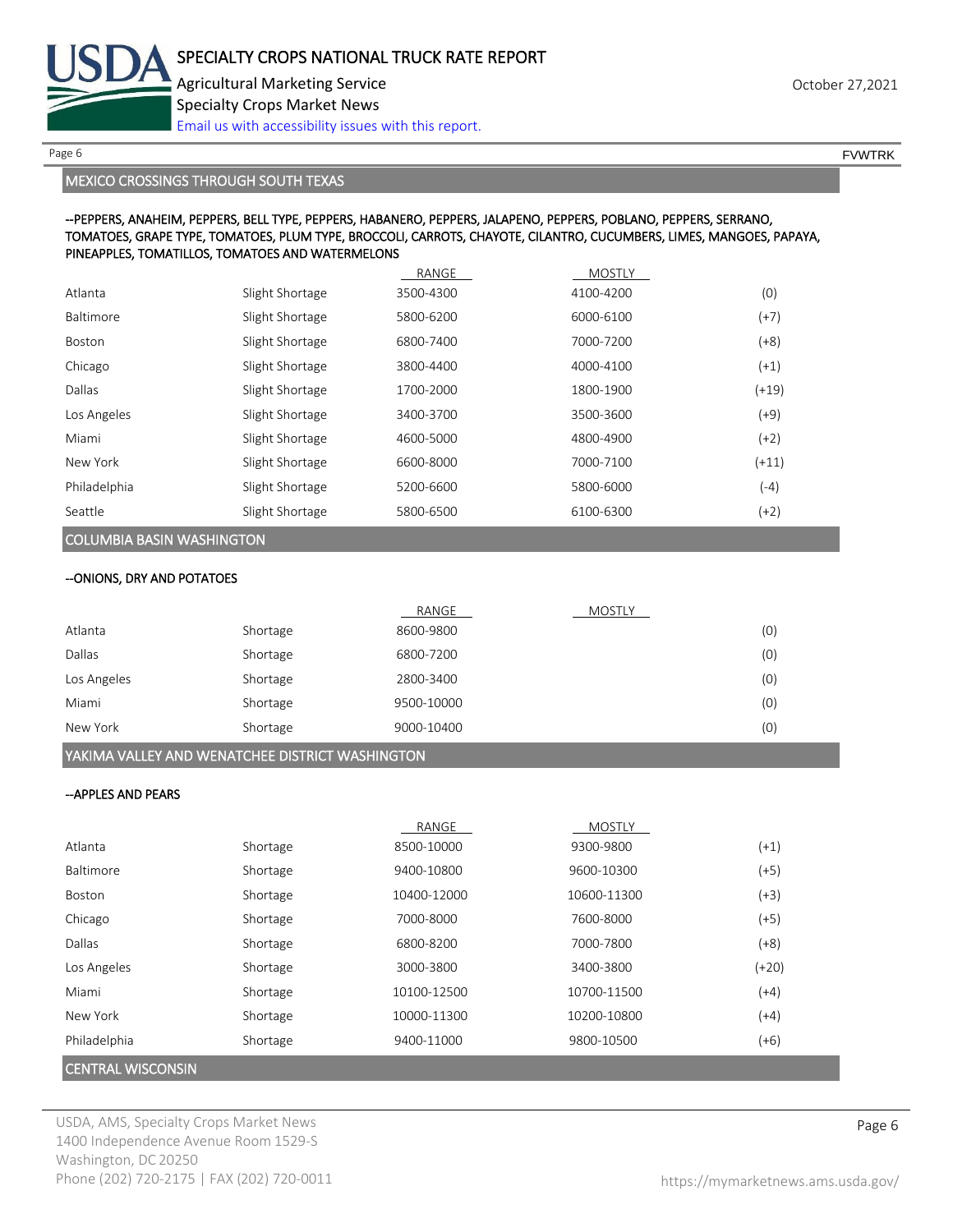

Agricultural Marketing Service **Agricultural Marketing Service** Agricultural Marketing Service

Specialty Crops Market News

[Email us with accessibility issues with this report.](mailto:mars@ams.usda.gov?subject=508%20Inquiry/Report)

Page 7 FOUNTRK And the set of the set of the set of the set of the set of the set of the set of the set of the set of the set of the set of the set of the set of the set of the set of the set of the set of the set of the s

| --ONIONS, DRY AND POTATOES |                 |           |               |     |
|----------------------------|-----------------|-----------|---------------|-----|
|                            |                 | RANGE     | <b>MOSTLY</b> |     |
| Atlanta                    | Shortage        | 4250-5100 |               | (0) |
| Baltimore                  | Shortage        | 5100-5525 |               | (0) |
| Boston                     | Shortage        | 5100-5950 | 5525-5950     | (0) |
| Chicago                    | Slight Shortage | 1063-1200 |               | (0) |
| Miami                      | Shortage        | 5950-6800 | 6000-6000     | (0) |
| New York                   | Shortage        | 5100-5950 | 5525-5950     | (0) |
| Philadelphia               | Shortage        | 5100-5525 |               | (0) |
|                            |                 |           |               |     |